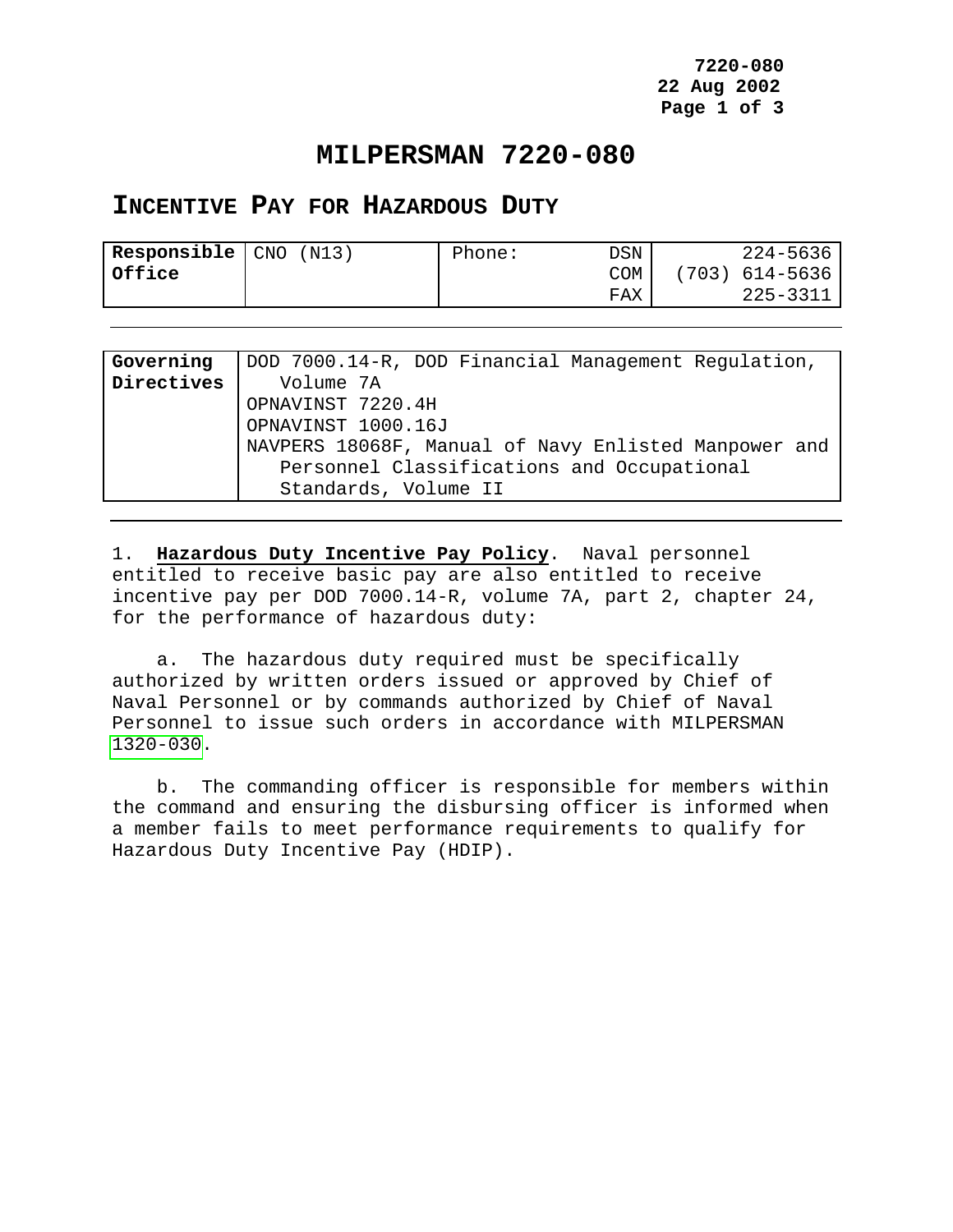**7220-080 22 Aug 2002 Page 2 of 3**

2. **Hazardous Duty List**. The following shall constitute hazardous duty for the purpose of determining entitlement to HDIP, in accordance with DOD 7000.14-R, volume 7A, part 2, chapter 24:

| Parachute Duty                                         |  |  |  |  |
|--------------------------------------------------------|--|--|--|--|
| Flight Deck Duty                                       |  |  |  |  |
| Demolition Duty                                        |  |  |  |  |
| Experimental Stress Duty                               |  |  |  |  |
| • Duty inside a high or low-pressure chamber           |  |  |  |  |
| • Duty as a human acceleration or deceleration         |  |  |  |  |
| experimental subject                                   |  |  |  |  |
| • Duty as a test subject in thermal stress experiments |  |  |  |  |
| Toxic Fuels (or Propellants) Duty                      |  |  |  |  |
| Toxic Pesticide Duty                                   |  |  |  |  |
| Dangerous Viruses (or Bacteria) Lab Duty               |  |  |  |  |
| Chemical Munitions                                     |  |  |  |  |

3. **Flight Deck Pay**. Quotas for Flight Deck Hazardous Duty Incentive Pay are authorized per OPNAVINST 7220.4H.

4. **Low Pressure Chamber Operations**. Quotas for hazardous duty incentive pay for inside instructor/observers in support of low pressure chamber operations for Bureau of Medicine and Surgery (BUMED) activities conducting training under the Naval Aviation Physiology Training Program are authorized by BUMED. Requests for changes in the authorized quotas should be forwarded with justification to BUMED (MED-231).

5. **Thermal Stress**. Thermal stress definition and policy:

a. **Definition**: The term "**duty as human test subject in thermal stress experiments**" means duty performed by members exposed as human thermal experimental subjects in thermal stress experiments conducted under the supervision of any laboratory designated by Secretary of the Navy.

b. **Policy:** In order to be entitled to receive thermal stress incentive pay, personnel shall be required to act as a test subject in one or more thermal stress experiments during the month, or in the case of a fractional month, during the period involved. The experiment must be one which competent medical authority has determined involves the risk of thermal hazard.